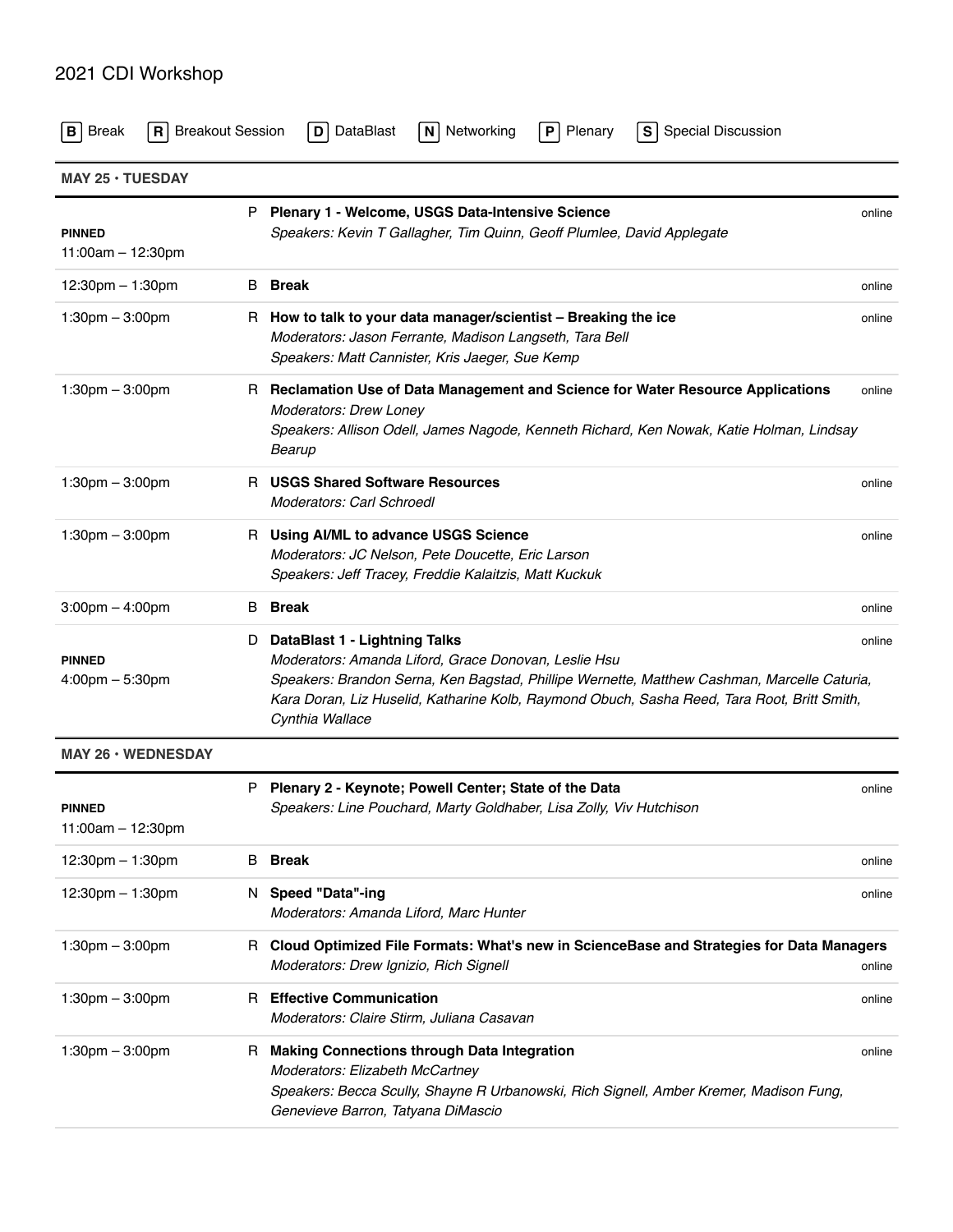| $1:30$ pm $-3:00$ pm                               |    | R Online Imagery Data Storage and Release: Current State of the Science and Future Directions<br>Moderators: Frank Engel, Cian Dawson, Evan Dailey, Seth Ackerman, Joe Adams, Sandy<br>Brosnahan, Dennis Walworth<br>Speakers: Ben Letcher, Chris Gazoorian, Jon Warrick, Anthony Fischbach                                                      | online |
|----------------------------------------------------|----|--------------------------------------------------------------------------------------------------------------------------------------------------------------------------------------------------------------------------------------------------------------------------------------------------------------------------------------------------|--------|
| $3:00 \text{pm} - 4:00 \text{pm}$                  | В  | Break                                                                                                                                                                                                                                                                                                                                            | online |
| $3:00 \text{pm} - 4:00 \text{pm}$                  | N  | <b>Early Career Networking</b><br>Moderators: Megan Carter<br>Speakers: Leslie Hsu                                                                                                                                                                                                                                                               | online |
| <b>PINNED</b><br>$4:00$ pm $-5:30$ pm              | D  | <b>DataBlast 2 - Posters and Demonstrations</b><br>Moderators: Amanda Liford, Madison Langseth, Grace Donovan, Leslie Hsu                                                                                                                                                                                                                        | online |
| $5:00 \text{pm} - 6:00 \text{pm}$                  | S  | <b>Diversity Discussion</b><br>Moderators: Janelda Biagas, Marcia McNiff, Kim Kloeker                                                                                                                                                                                                                                                            | online |
| $5:30 \text{pm} - 7:00 \text{pm}$                  |    | N Gathertown Networking<br>Moderators: Jason Ferrante, Grace Donovan                                                                                                                                                                                                                                                                             | online |
| <b>MAY 27 · THURSDAY</b>                           |    |                                                                                                                                                                                                                                                                                                                                                  |        |
| 11:00am $-$ 12:30pm                                | R. | Data-Intensive Science in Action at the USGS<br>Moderators: Jeanne Jones<br>Speakers: Rich Signell, Jeanne Joines, Peter Ng, Kevin Henry, Jamie Jones, Chris Skinner, Jason<br>Kreitler, Ben Sleeter                                                                                                                                             | online |
| $11:00am - 12:30pm$                                | H. | Integrated modeling at the USGS - what do we need?<br>Moderators: Leslie Hsu<br>Speakers: Christie Hegermiller, Brandon Serna, Catherine Jarnevich, Jessica Ball, Anne Wein                                                                                                                                                                      | online |
| $11:00am - 12:30pm$                                |    | R Records Management: Winds of Change<br>Moderators: Matt Arsenault, Chris Bartlett, Ed Olexa, Larry Reedy                                                                                                                                                                                                                                       | online |
| $11:00am - 12:30pm$                                |    | R USGS Cloud Hosting Solutions - Advancing 21st Century Science<br>Moderators: Eric Larson, Jennifer Erxleben, Dionne Zoanni<br>Speakers: Courtney Neu, Robert Shepherd                                                                                                                                                                          | online |
| 12:30pm - 1:30pm                                   | В  | <b>Break</b>                                                                                                                                                                                                                                                                                                                                     | online |
| <b>PINNED</b><br>$1:30 \text{pm} - 3:00 \text{pm}$ | P  | Plenary 3 - FAIR Roadmap, Dept of Interior Priorities, Awards and Recognition<br>Speakers: Fran Lightsom, Viv Hutchison, Tod Dabolt                                                                                                                                                                                                              | online |
| $3:00 \text{pm} - 4:00 \text{pm}$                  | B  | Break                                                                                                                                                                                                                                                                                                                                            | online |
| $4:00 \text{pm} - 5:30 \text{pm}$                  | н  | <b>Market &amp; Audience Assessment</b><br>Moderators: Claire Stirm, Juliana Casavan                                                                                                                                                                                                                                                             | online |
| $4:00$ pm $-5:30$ pm                               |    | R The Cloud in Action - How Centers are using Cloud Hosting Solutions for Data-intensive<br><b>Workflows &amp; Running Scientific Models</b><br>Moderators: Eric Larson, Dionne Zoanni, Kirstie Haynie, Mike Hearne, Heather Schovanec,<br><b>Courtney Neu</b><br>Speakers: Rich Signell, Cory Overton, Jeremy Fee, Tony Butzer, Stefanie Kagone | online |
| $4:00 \text{pm} - 5:30 \text{pm}$                  | R. | Updates to the Data Storage and Transport Ecosystem for Research Computing<br>Moderators: Jeff Falgout, Janice Gordon                                                                                                                                                                                                                            | online |
| $4:00 \text{pm} - 5:30 \text{pm}$                  |    | R USGS Roadmap to enable FAIR Principles<br>Moderators: Fran Lightsom, Viv Hutchison, Wade Bishop<br>Speakers: Dave Govoni, Linda Debrewer                                                                                                                                                                                                       | online |